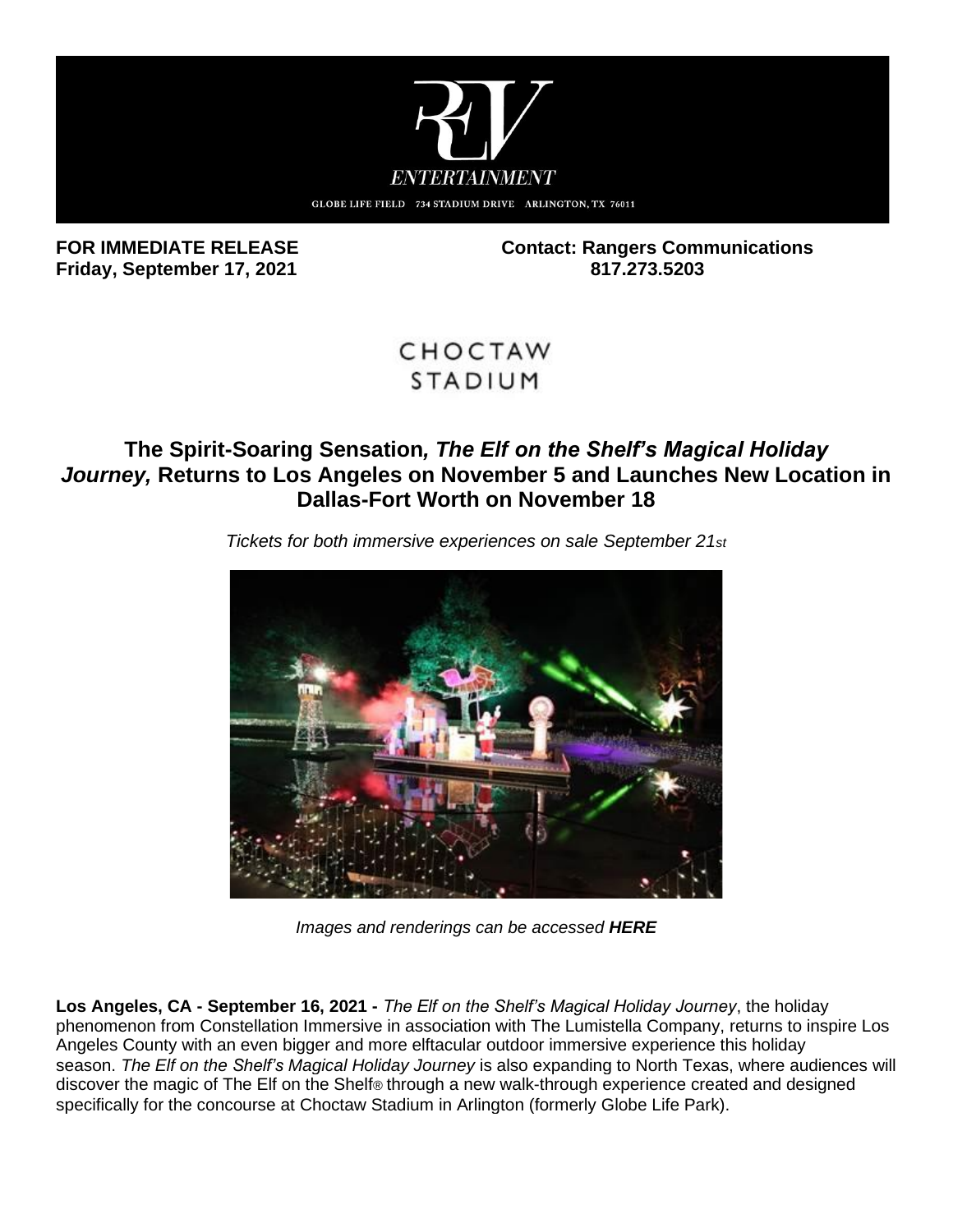The Los Angeles version of *The Elf on the Shelf's Magical Holiday Journey* will build on 2020's sold-out run that featured a cast of over 50 performers, an array of dazzling environments, and an original story with music that had audience members shrink down to elf size and embark on a quest with Scout Elf Tiny Tinkerman to raise Christmas Spirit and get the sleigh back on track. This year's attraction will feature new and enhanced scenic displays, a Christmas village with shopping and dining options, an ice-skating rink, and a heartwarming walk-through journey that explores Christmas cheer from an elf's perspective and culminates in a magical trolley ride.

Meanwhile, in Dallas-Fort Worth, Santa's Christmas Compass has gone haywire, and Scout Elf Tiny Tinkerman and the Scout Elves need human help to get Christmas back on course. Audiences will journey into the concourse at Choctaw Stadium, shrink down to elf size, and explore enchanting, Texassized scenery showcasing a company of fifty cheer-building performers.

"We are thrilled to be bringing The Elf on the Shelf® experience back for a second year after our soldout LA run last year resonated with more than 130,000 people from all across the country," said Christa Pitts, co-CEO of The Lumistella Company, creators of The Elf on the Shelf®. "As the coronavirus pandemic continues to present challenges to families everywhere, we are proud to safely transform The Elf on the Shelf® tradition into an outdoor experience and expand the show into new and innovative realms."

Award-winning creative director and set designer, David Korins (Broadway's "Hamilton, "Dear Evan Hansen," Oscars 2019) also returns to design scenic worlds that promise to be bigger and better. The creative team also includes director David Alpert, lighting designer David Weiner, and composer Curtis Moore who will further bring the beloved world of The Elf on the Shelf® to multi-sensory life in a theatrical collaboration like none other.

Both experiences will follow social distancing rules and all current health and safety precautions. This year's event will take place from November 5th until January 2nd at the Fairplex in Pomona, California, and will debut in Dallas-Fort Worth at Choctaw Stadium from November 18th until January 2nd.

"We're excited to continue our partnership with the iconic The Elf on the Shelf® brand, and deepen our collaboration with David Korins and the rest of the creative team that brings new dimensions and stories to this magical creative world," said Vance Garrett, chief creative officer, Constellation Immersive. "One of our immediate goals after the success of last year's show was to bring this experience to new audiences, and I can't wait for families in Dallas to immerse themselves in a new holiday tradition."

In the spirit of giving, The Elf on the Shelf's Magical Holiday Journey invites guests to join them in spreading some holiday cheer by donating a toy to benefit Toys for Tots. The Toys for Tots toy drive will be collecting donations at both the Los Angeles and Dallas-Fort Worth locations.

"After the events of the past 18 months, people around the world are eager to connect in meaningful ways and create new memories," said Thao Nguyen, producer and co-head, Constellation Immersive. "*The Elf on the Shelf's Magical Journey* represents the future of family friendly entertainment experiences, and beautifully embodies the holiday spirit in an intimate and innovative setting."

Ticket prices start at \$19.95 for children and \$24.95 for adults and go on sale to the public at 11:00am PT on September 21st and are expected to sell out for this limited time run.